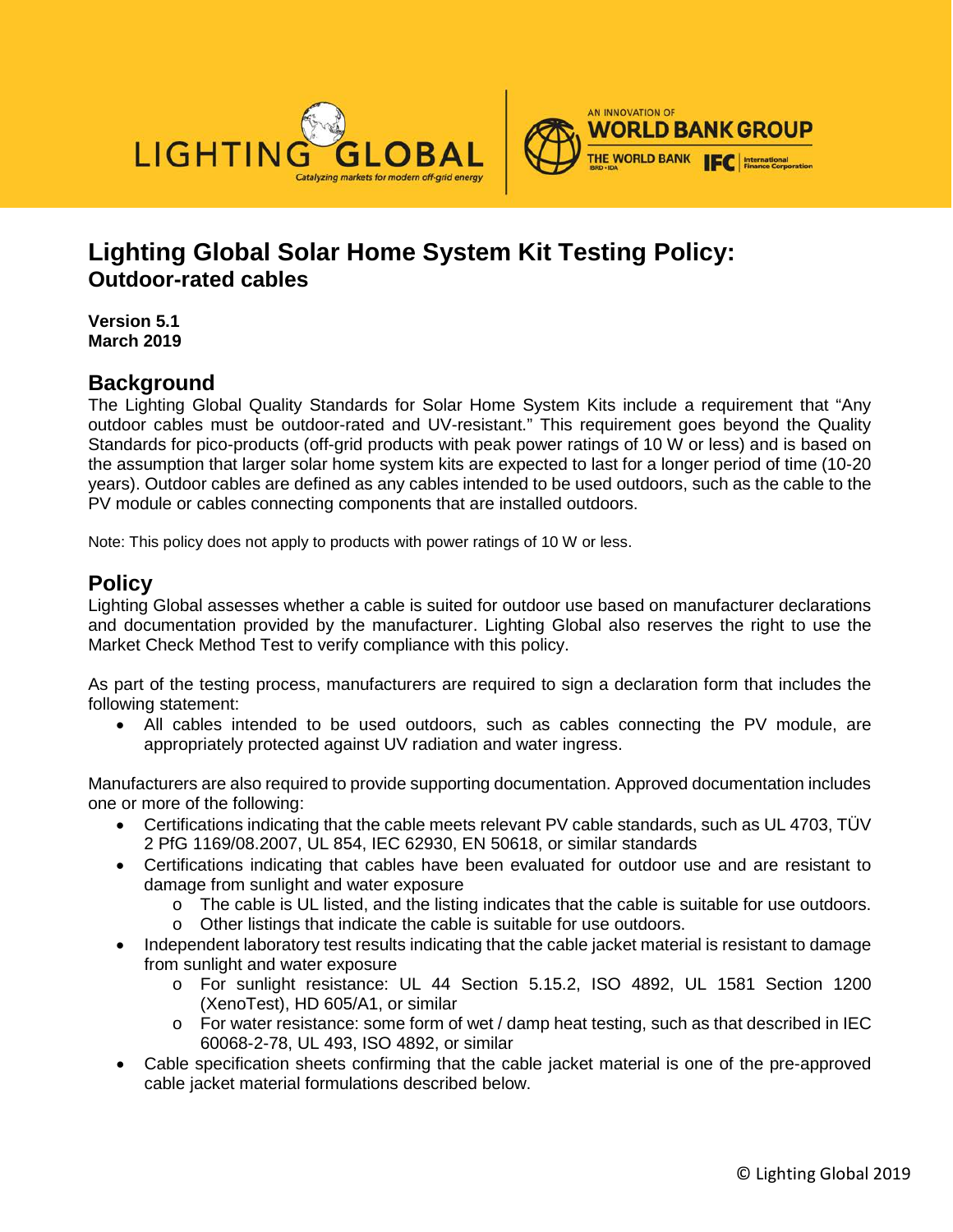



Lighting Global will determine if the documentation provided by the manufacturer is sufficient to establish approval for a specific cable jacket. Market check testing of cable compliance may be used to verify manufacturer claims at the discretion of Lighting Global.

#### **Pre-approved cable jacket materials**

The cable jacket is the outermost layer of material of an insulated wire or multi-conductor cable. The jacket may be separate from individual wire insulations, or it may serve as both the insulation and the outer jacket. The jacket is exposed to sunlight and water when the cable is used outdoors.

Some outdoor cable jacket materials are pre-approved by Lighting Global for use in renewable energy products. When properly manufactured, these cable jacket materials are expected to resist damage from UV and water exposure for an acceptable period of service. The product manufacturer is still responsible, however, for ensuring that the cable will have the necessary performance characteristics for their product.

The renewable energy product manufacturer is responsible for providing Lighting Global with documentation showing the material composition of the cable jacket. This documentation can include material specification sheets from the cable manufacturer, polymer masterbatch information, and/or information detailing the manufacture of the cable jacket. Lighting Global will work with the product manufacturer to determine what materials are necessary to establish that a cable jacket is made from a pre-approved material. Lighting Global will hold all submitted documentation confidential.

Lighting Global recognizes that many jacket materials may be appropriate for use with outdoor renewable energy products. Product manufacturers may submit a jacket material that is not on the pre-approved list for consideration of inclusion. If the jacket material is determined to be acceptable, that material will be added to the list.

#### **List of pre-approved cable jacket materials and polymer additives. For purposes of this designation, "cable jacket" refers to the outermost layer of material that covers a cable.**

#### **Thermoplastic materials**

- 1) PVC with >2.5% by weight carbon black additive.
- 2) Polyethylene with >2.5% by weight carbon black additive.
- 3) PVC or Polyethylene with an approved UV resistant polymer additive.
- 4) PVC or Polyethylene with independent laboratory test results indicating that the cable jacket material is resistant to damage from sunlight

#### **Thermoset (cross-linked) materials**

- 1) Styrene-butadiene rubber (SBR)
- 2) Silicone rubber
- 3) Ethylene propylene diene monomer (EPDM) rubber

#### **Thermoplastic elastomers (TPE)**

1) Thermoplastic elastomers (also called thermoplastic rubbers (TPR)) [contact Lighting Global for additional information on determining if a specific thermoplastic elastomer qualifies as pre-approved.]